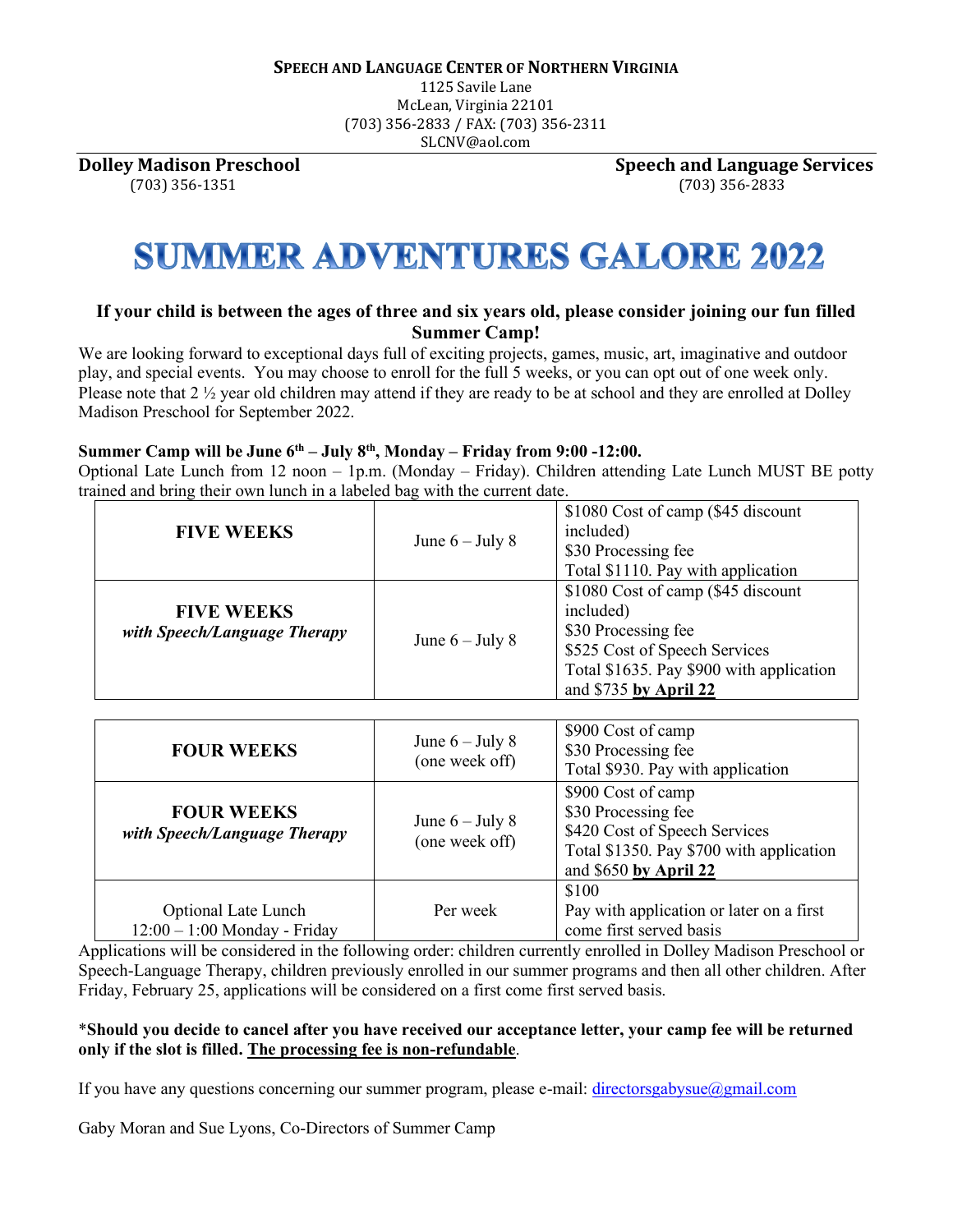### **SUMMER CAMP 2022**

**June 6 – July 8 Monday – Friday 9:00 a.m. – 12 noon**

**Child's Name: \_\_\_\_\_\_\_\_\_\_\_\_\_\_\_\_\_\_\_\_\_\_\_\_\_\_\_\_\_\_\_ Date of Birth: \_\_\_\_\_\_\_\_\_\_\_\_\_\_\_\_\_\_\_\_\_**

| Date of Birth: |  |  |
|----------------|--|--|
|                |  |  |

**Age at Start of Camp:\_\_\_\_\_\_\_\_\_\_\_\_\_\_\_**

**PLEASE INDICATE YOUR CHOICE OF WEEKS BELOW.** You can sign up for all 5 weeks or any 4 weeks. You may choose to opt out of 1 week.

- $\circ$  June 6 June 10
- $\circ$  June 13 June 17
- $\circ$  June 20 June 24
- $\circ$  June 27 July 1
- $\circ$  July 5 July 8
- o Speech/Language Therapy
- o Late Lunch

\***Should you decide to cancel after you have received an acceptance letter, your camp fee will be returned only if the slot is filled by another applicant. No processing fee will be returned.** 

**\*\* To attend Lunch, children MUST BE potty trained and bring their own lunch.**

| Permission for having your information in the camp roster |  |
|-----------------------------------------------------------|--|
|                                                           |  |

**\_\_\_\_\_\_ no \_\_\_\_\_\_ working on it**

**ANY SPECIAL REQUESTS:** 

**Parent Signature Date** 

**\_\_\_\_\_\_\_\_\_\_\_\_\_\_\_\_\_\_\_\_\_\_\_\_\_\_\_\_\_\_\_\_\_\_\_\_\_\_\_\_\_\_\_\_\_\_\_\_\_\_\_\_\_\_\_\_\_\_\_\_\_\_\_\_\_\_\_\_\_\_\_\_\_\_\_\_\_\_\_\_\_\_\_\_\_\_\_\_\_\_\_\_\_\_\_\_\_\_\_\_\_\_**

**\_\_\_\_\_\_\_\_\_\_\_\_\_\_\_\_\_\_\_\_\_\_\_\_\_\_\_\_\_\_\_\_\_\_\_\_\_\_\_\_\_\_\_\_\_\_\_\_\_\_\_\_\_\_\_\_\_\_\_\_\_\_\_\_\_\_\_\_\_\_\_\_\_\_\_\_\_\_\_\_\_\_\_\_\_\_\_\_\_\_\_\_\_\_\_\_\_\_\_\_\_\_**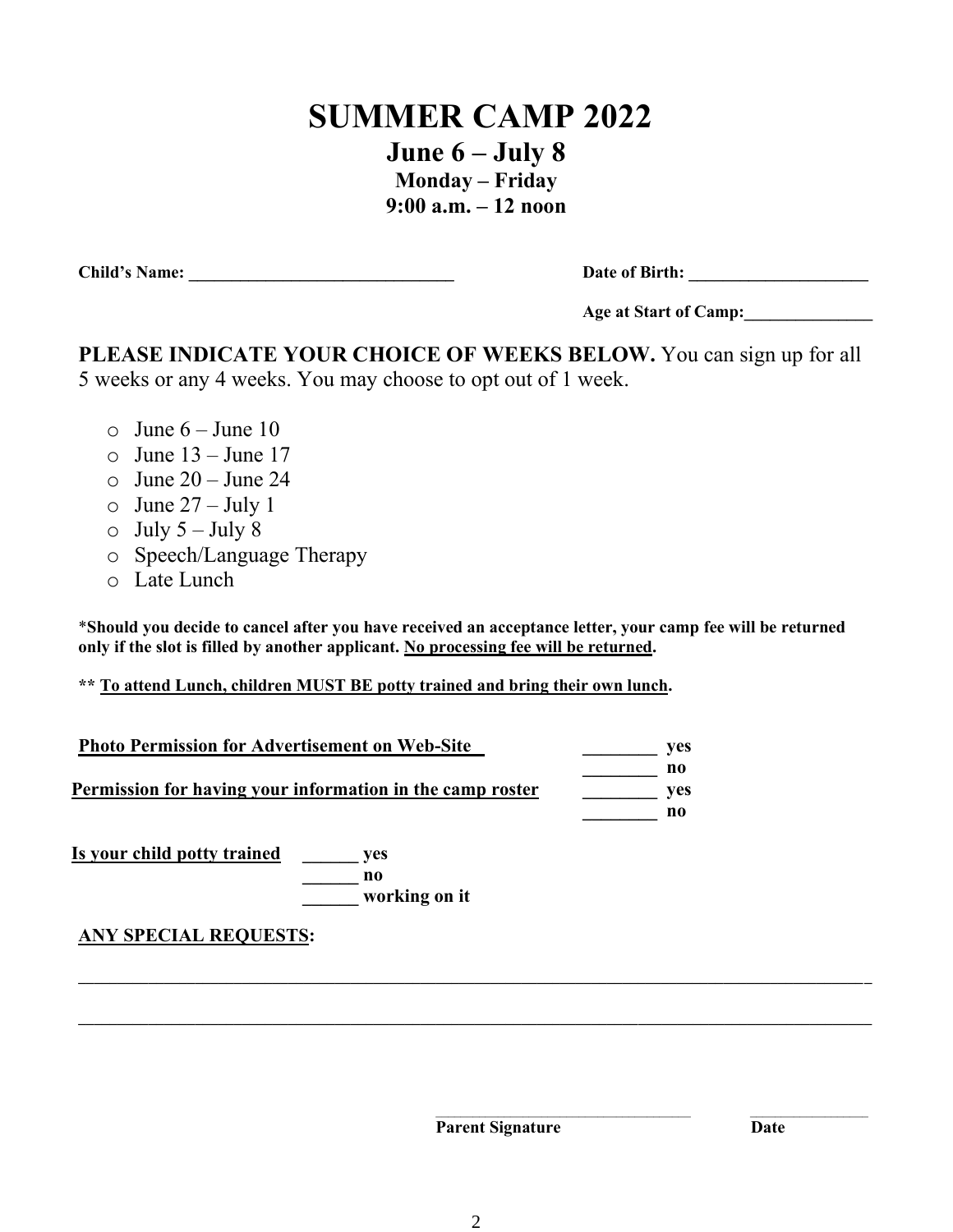## **APPLICATION SUMMER CAMP 2022**

| Child's Name:                                                                                                                                                                                                                 |                                                                      |            |             |  |
|-------------------------------------------------------------------------------------------------------------------------------------------------------------------------------------------------------------------------------|----------------------------------------------------------------------|------------|-------------|--|
| Last                                                                                                                                                                                                                          | First                                                                | Middle     | Nickname    |  |
|                                                                                                                                                                                                                               |                                                                      |            |             |  |
|                                                                                                                                                                                                                               |                                                                      | Telephone: |             |  |
|                                                                                                                                                                                                                               |                                                                      |            |             |  |
|                                                                                                                                                                                                                               |                                                                      |            |             |  |
|                                                                                                                                                                                                                               |                                                                      |            |             |  |
|                                                                                                                                                                                                                               |                                                                      |            |             |  |
|                                                                                                                                                                                                                               |                                                                      |            |             |  |
|                                                                                                                                                                                                                               |                                                                      |            |             |  |
|                                                                                                                                                                                                                               |                                                                      |            |             |  |
|                                                                                                                                                                                                                               |                                                                      |            |             |  |
|                                                                                                                                                                                                                               |                                                                      |            |             |  |
|                                                                                                                                                                                                                               |                                                                      |            |             |  |
| Emergency contact: Please indicate which phone number we should contact $1st$ , $2nd$ , and $3rd$ . Indicate name, address,<br>phone numbers and relationship to child. These people are also authorized to pick up my child. | <b>EMERGENCY INFORMATION</b>                                         |            |             |  |
| 1.                                                                                                                                                                                                                            | <u> 1989 - Johann Stein, mars an de Britannich (b. 1989)</u>         |            | Telephone:  |  |
|                                                                                                                                                                                                                               |                                                                      |            | Cell Phone: |  |
| 2.                                                                                                                                                                                                                            |                                                                      |            |             |  |
|                                                                                                                                                                                                                               |                                                                      |            |             |  |
| 3.                                                                                                                                                                                                                            |                                                                      |            |             |  |
|                                                                                                                                                                                                                               | <u> 1989 - Johann Barn, mars an t-Amerikaansk komponent (* 1989)</u> |            |             |  |
|                                                                                                                                                                                                                               |                                                                      |            |             |  |